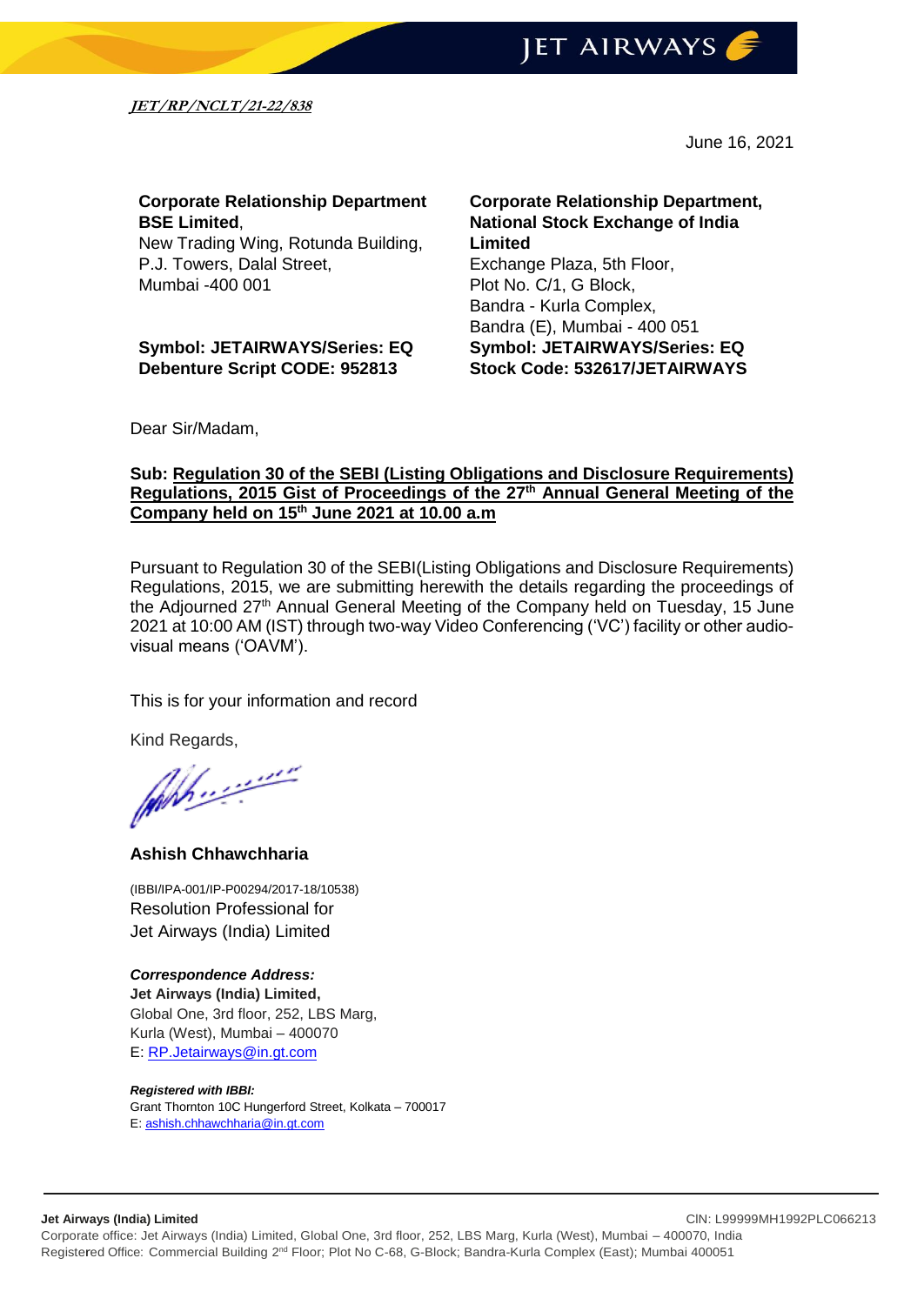## **SUMMARY OF THE PROCEEDINGS OF ADJOURNED 27TH ANNUAL GENERAL MEETING**

The Adjourned 27<sup>th</sup> Annual General Meeting of the Members of the Company was held on 15<sup>th</sup> June, 2021 at 10.00 a.m. through Video Conference (VC) / Other Audio Visual Means (OAVM).

#### **ATTENDANCE:**

Mr. Ashish Chhawchharia , Resolution Professional, Chairman of the meeting.

- Mr. Amit Jha & Team Resolution Professional Team member
- Mr. Gautam Acharya Jet Airways Employee
- Mr. Rajesh Prasad Jet Airways Employee

#### **IN ATTENDANCE:**

Mr. Saurabh Pamecha, Chartered Accountant, Partners of M/s DTS & Associates LLP. Statutory Auditor, Ms. Neha Poddar, Practicing Company Secretary, Secretarial Auditors, Scrutinizer for the meeting were also present at the  $27<sup>th</sup>$  Annual General Meeting through VC/OAVM.

#### **MEMBERS PRESENT:**

The number of shareholders as on record date 31<sup>st</sup> May, 2021 were 1,59,104.

|  | The details of number of shareholders present in the meeting are as follows: |  |  |
|--|------------------------------------------------------------------------------|--|--|
|  |                                                                              |  |  |

| Category             | &<br><b>Promoter</b>  | <b>Public</b> | <b>Total</b> |
|----------------------|-----------------------|---------------|--------------|
|                      | <b>Promoter Group</b> |               |              |
| In Person            | NA                    | <b>NA</b>     |              |
| <b>Through Proxy</b> | <b>NA</b>             | <b>NA</b>     |              |
| Vidoe Conference     | -                     | 43            | 43           |
| Total                | -                     | 43            | 43           |

Mr. Ashish Chhawchharia, Resolution Professional, chaired the proceedings of the Meeting. The Chairman called the meeting to order as requisite quorum was present. The Chairman introduced the Resolution Professional Team Members, employees of the company and the invitees present at the meeting.

The Chairman also informed that this meeting is being held through Video Conferencing and other Audio Visual means because of the Lockdown. This is in compliance with the circulars issued by the Ministry of Corporate Affairs, the Government of India and the Securities and Exchange Board of India. The Company has taken all feasible steps to give opportunity to the members to participate in the AGM and to vote.

The Chairman also informed the members that due to financial distress and insufficiency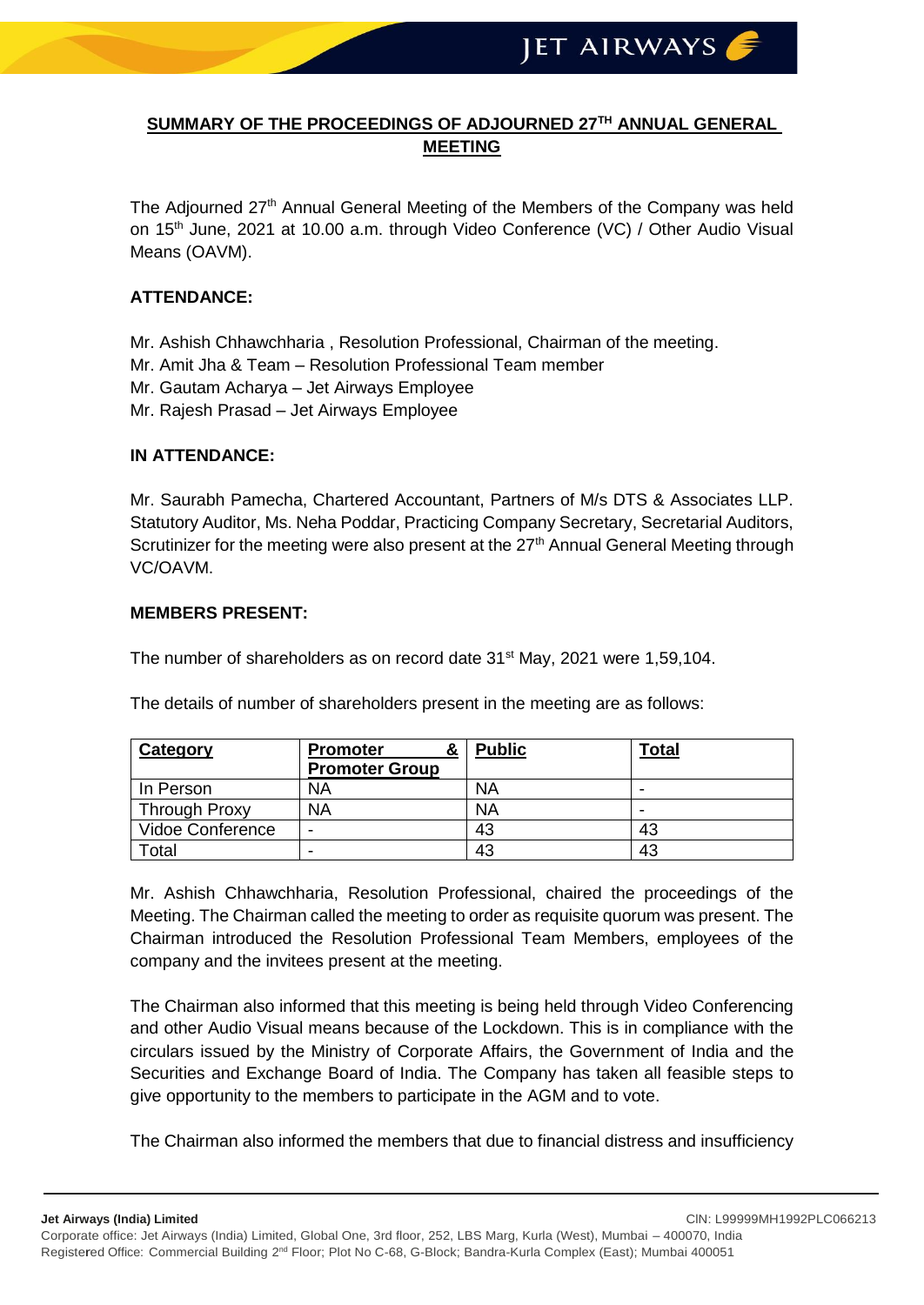# **JET AIRWAYS**

of funds, the Company was unable to service its scheduled debt and was forced to suspend its operations on April 17, 2019 and as a result, the Directors, CEO, CFO, CS including other top management personnel had resigned from the Company before commencement of CIRP i.e. June 20, 2019.

Post commencement of the CIRP, the RP had conducted four rounds of EOI process for inviting Resolution plans. In the  $4<sup>th</sup>$  round only, two (2) Resolution Plans were received on July 21, 2020 and after several round of discussions these plans were submitted for the CoC members' consideration in the CoC meeting held on October 03, 2020 and following the provisions of the Insolvency and Bankruptcy Code, 2016 ("IBC"), one of the Resolution Plans was approved by the CoC members by e-voting with substantial majority. The Resolution Plan submitted by the Consortium of Mr. Murari Lal Jalan and Mr. Florian Fritsch ("Jalan Kalrock plan") is the Successful Resolution Applicant and is looking forward to implement the plan and make Jet fly again after approval of plan from NCLT and certain other conditions being met.

Post approval of the Resolution plan by the CoC, the RP under section 30(6) of the Insolvency and Bankruptcy code has filed the application for approval of Resolution Plan with Hon'ble NCLT Mumbai bench on November 05, 2020, and at present the plan is under consideration of Hon'ble NCLT Mumbai bench.

The Chairman then delivered his speech to the Members highlighting Company's Financial and Operational performance and also about the status of the Assets of the company.

The Chairman informed the Members that the Report of Board of Directors, the Accounts for the financial year ended 31st March, 2019 and the Notice convening the 27th AGM were circulated to the Members. The Chairman further informed that in response to the qualification and observation made by the Statutory Auditors and the Secretarial Auditors in their respective reports, the suitable explanations for the same have been provided in the notes to financial statements and Board's Report under the appropriate para. It was further confirmed that the said disclosures are self-explanatory and do not call for any further comments. Accordingly, the Audited Financial Statements, Board's Report and the auditors' report on the financial statements were taken as read.

The Chairman informed the Members that pursuant to the provisions of the Companies Act, 2013, the Rules framed thereunder and the SEBI (Listing Obligations and Disclosure Requirements) Regulations, 2015, the Company had extended the remote e-voting facility to the Members of the Company in respect of the resolutions to be passed at the Meeting. The remote e-voting commenced at 9.00 a.m. on Friday, 4th of June, 2021 and ended at 5.00 p.m. on Monday, 7th June, 2021. It was also stated that the facility of evoting during the AGM was also provided by the Company to the Members who have not cast their votes by remote e-voting. This facility of e-voting would continue till 15 minutes after the conclusion of the AGM. The Members were requested to cast their votes by evoting on the resolutions contained in the AGM Notice.

The Company had appointed Ms. Neha Poddar, Practising Company Secretary, as the